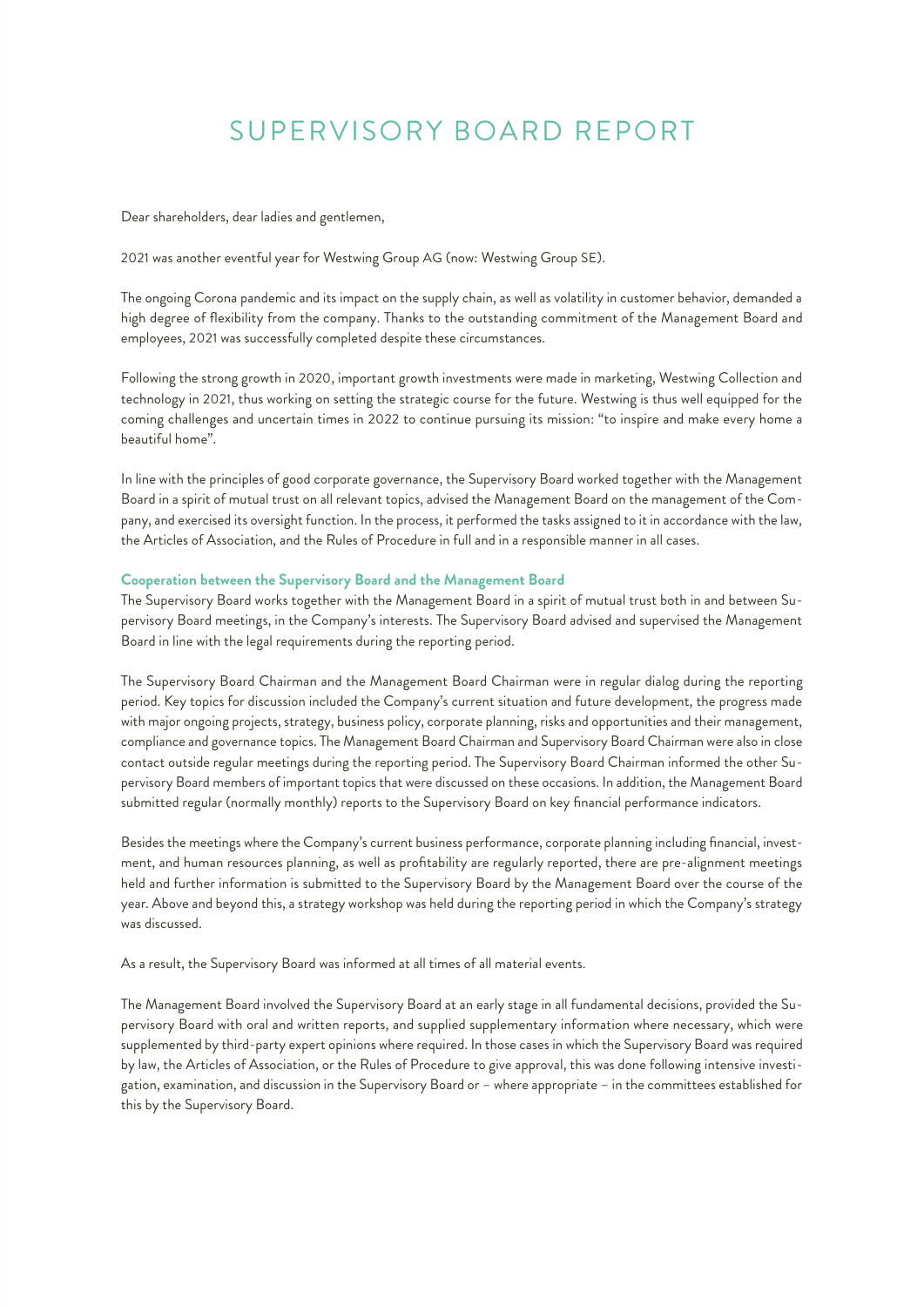## **Key Topics Addressed by the Supervisory Board**

The Supervisory Board focused in particular on the following topics in fiscal year 2021:

- The impact on the Company of the coronavirus pandemic and the measures to be taken in this context
- The Company's business planning and its performance during 2021, including the planning for 2022, the Company's long-term business strategy and focus, and its budget for 2022
- The audits of the annual and consolidated financial statements and the Management Report for fiscal year 2020, plus the review of intra-year financial information in fiscal year 2021 and non-financial reporting
- The change of legal form for Westwing Group AG into a European Company (*Societas Europaea*, SE)
- The increase in the size of the Supervisory Board to five members
- The (virtual) Annual General Meeting for fiscal year 2020 and the agenda for this
- Business updates for both the Company's commercial operations and the creative teams
- Governance topics such as compliance with the recommendations of the German Corporate Governance Code and the Compliance Declaration, the Rules of Procedure for the Management Board including the list of matters requiring Supervisory Board approval, the establishment of committees, and the internal effectiveness survey conducted by the Supervisory Board
- (Long-term) succession planning for the Management Board and matters relating to Management Board remuneration, including the remuneration system and the Remuneration Report in line with the company law requirements set out in the Act Implementing the Second Shareholder Rights Directive (Gesetz zur Umsetzung der zweiten Aktionärsrechterichtlinie – ARUG II)
- The oversight and continuing enhancement of the Company's internal risk and compliance system
- The establishment of new warehouses and logistics locations
- The approval of capital increases from authorized capital at Westwing Group AG (now: Westwing Group SE) to service agreements to grant subscription rights entered into with former shareholders of Westwing Group AG (now: Westwing Group SE) and former equity holders or lenders

#### **No Conflicts of Interest**

No conflicts of interest as defined by the German Corporate Governance Code occurred within the Supervisory Board in fiscal year 2021. In particular, no conflicts of interest were disclosed to the Supervisory Board Chairman by Supervisory Board members, or reported by Management Board members or third parties.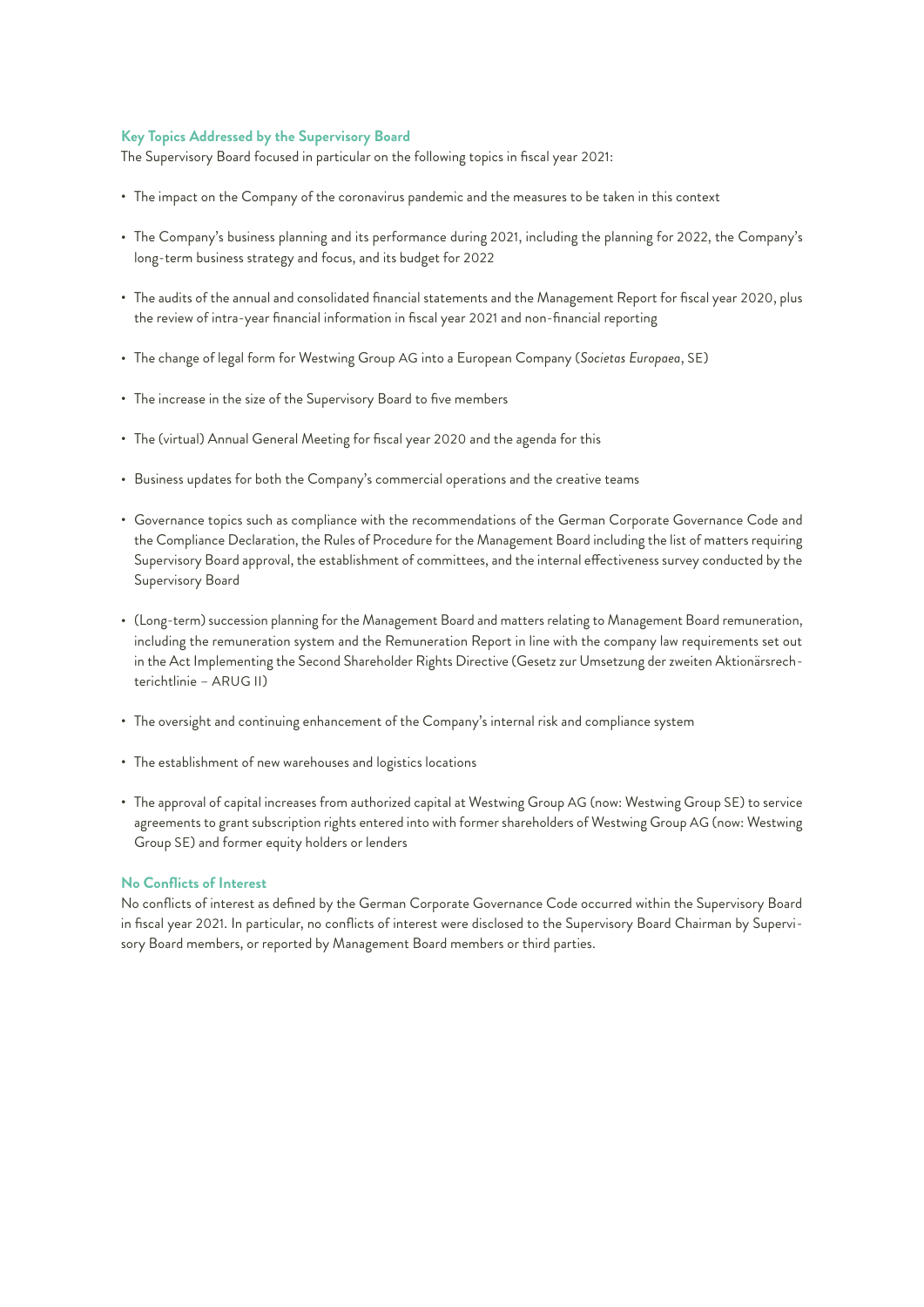## **Support for Supervisory Board Members**

Supervisory Board members receive appropriate support when taking office. In particular, they are given an introduction to the work performed by Westwing Group AG's (now: Westwing Group SE´s) Supervisory Board when assuming their positions. A Supervisory Board Office was established in fiscal year 2021 and lawyers explain the practical and legal fundamentals, and clarify specific questions and obligations relating to securities and capital market law. Any need on the part of the Supervisory Board for further education and training that arises in the course of their office is elicited and discussed together with the Supervisory Board Chairman or in the full Supervisory Board meetings. During the reporting period, information was provided on corporate governance topics and on the new legal framework, and relevant literature was provided where necessary. In addition, a governance workshop attended by all Supervisory Board members was held on January 19, 2022; among other things, this provided an informal setting for discussing the obligations facing listed companies due to the changes in the (legal) situation.

#### **Composition of the Supervisory Board and Its Committees**

As of the beginning of fiscal year 2021, the Supervisory Board had four members: Christoph Barchewitz (Chairman), Dr. Antonella Mei-Pochtler (Deputy Chairwoman), Thomas Harding, and Michael Hoffman.

The Annual General Meeting of Westwing Group AG on August 5, 2021, resolved to expand the size of the Supervisory Board to five members. Mareike Wächter was elected as an additional Supervisory Board member by the General Meeting. Following the entry into force on August 18, 2021, of the amendment to the Articles of Association resolved by the General Meeting, the Supervisory Board has five members: Christoph Barchewitz (Chairman), Dr. Antonella Mei-Pochtler (Deputy Chairwoman), Thomas Harding, Michael Hoffman, and Mareike Wächter.

The Supervisory Board is not governed by the rules on employee co-determination.

As of the beginning of fiscal year 2021, the Supervisory Board had one committee, the Audit Committee, comprising the following three members of the Supervisory Board: Michael Hoffmann (Chairman of the Audit Committee), Christoph Barchewitz, and Thomas Harding.

As of December 31, 2021, the Audit Committee consisted of the following members:

Michael Hoffmann (Chairman of the Audit Committee), Thomas Harding, and Mareike Wächter. Mareike Wächter, the new member who joined the Supervisory Board as of August 18, 2021, succeeded Christoph Barchewitz on the Audit Committee based on corresponding Supervisory Board resolution. Beforehand, Christoph Barchewitz stepped down from his position on the committee.

Westwing Group AG's (now: Westwing Group SE´s) Supervisory Board established two additional committees in December 2021: a Remuneration Committee and a Nomination Committee.

The Remuneration Committee had the following members as of December 31, 2021:

Dr. Antonella Mei-Pochtler (Chairwoman), Christoph Barchewitz, and Michael Hoffmann.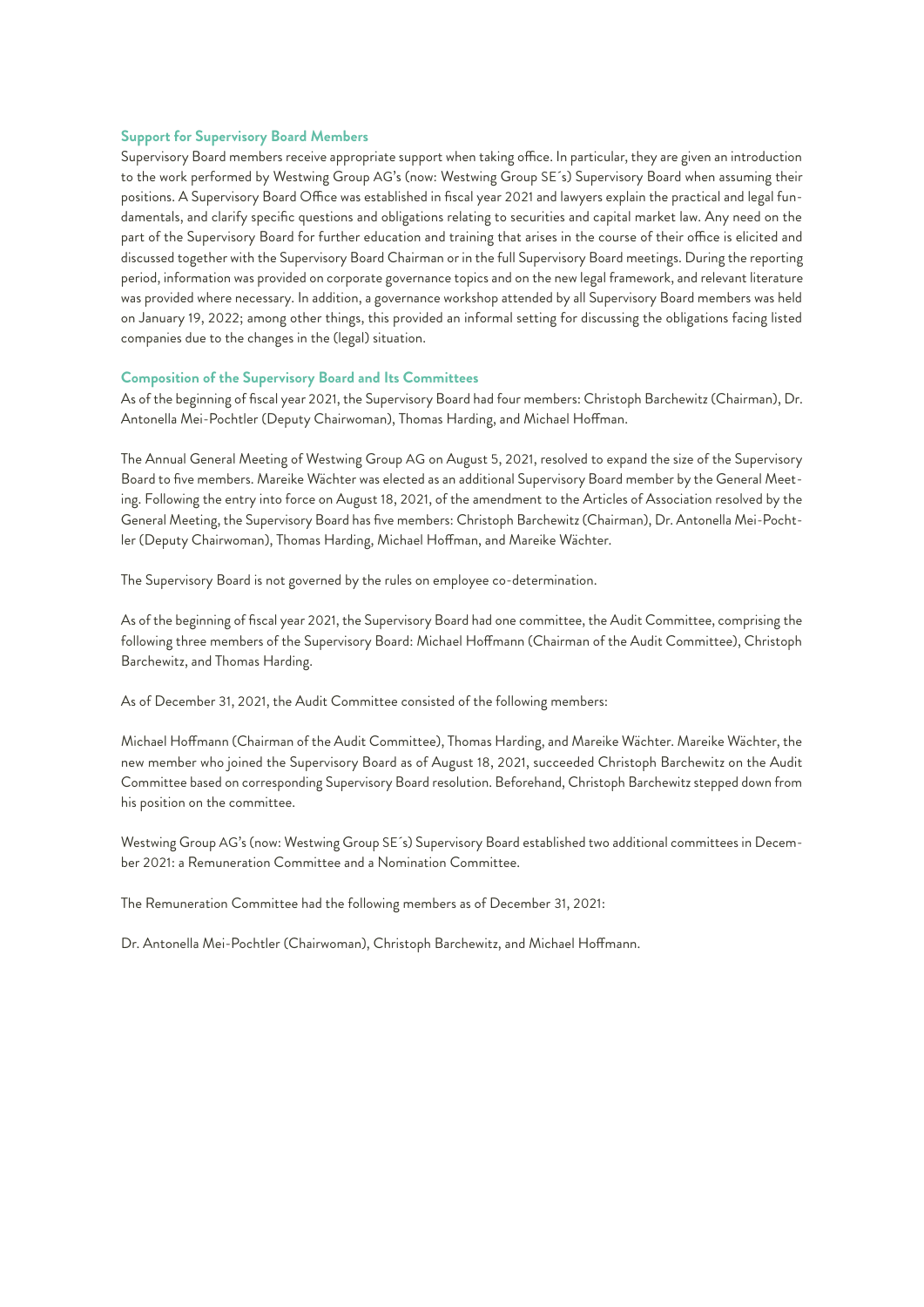The committee is responsible for all questions relating to the remuneration of the Management Board and the Supervisory Board that fall within the Supervisory Board's remit. In particular, the committee prepares proposed resolutions on topics relating to Management Board remuneration for final resolution by the Supervisory Board.

The newly formed Nomination Committee had the following members as of December 31, 2021:

Christoph Barchewitz (Chairman), Thomas Harding, and Mareike Wächter. As recommended by the German Corporate Governance Code, the committee is responsible for preparing proposals for candidates for election to the Supervisory Board.

Information on the Westwing Group SE's Supervisory Board committees can also be found on the corporate website.

The Audit Committee Chairman, Michael Hoffmann, has particular expertise in the area of the auditing of financial statements, which is demonstrated among other things by his many years' experience as head of the audit committee at another listed company. Mareike Wächter has expertise in the area of financial reporting, as can be seen among other things from her previous role as a head of financial control and finance. Overall, the members of the Supervisory Board are highly familiar with the sector in which Westwing Group AG (now Westwing Group SE) operates.

The Supervisory Board members' résumés have been published on the Company's corporate website and are updated regularly, at least once a year.

## **Supervisory Board and Committee Meetings as well as Key Topics Addressed by the Committees**

All in all, eight Supervisory Board meetings were held in fiscal year 2021: six regular meetings and two extraordinary meetings.

In some cases, the Supervisory Board a part was held as internal meeting, without the Management Board attending.

Four Supervisory Board meetings have been held to date in 2022: one extraordinary internal meeting of the Supervisory Board on January 28, 2022, on Management Board (remuneration) topics, one extraordinary internal meeting of the Supervisory Board on February 11, 2022, as the constitutive meeting of the Supervisory Board of Westwing Group SE and two regular meetings, one on March 11, 2022, in which, among other things, the fiscal year 2021, as well as governance topics, such as the successful conversion into an SE, were dealt with, and one on March 28, 2022 (meeting held to approve the financial statements for fiscal year 2021).

Otherwise, the Supervisory Board also passed resolutions outside meetings by e-mail in the past fiscal year, e.g., on corporate governance topics and standard financing.

Additionally, a strategy workshop attended by all Supervisory Board and Management Board members was held in 2021.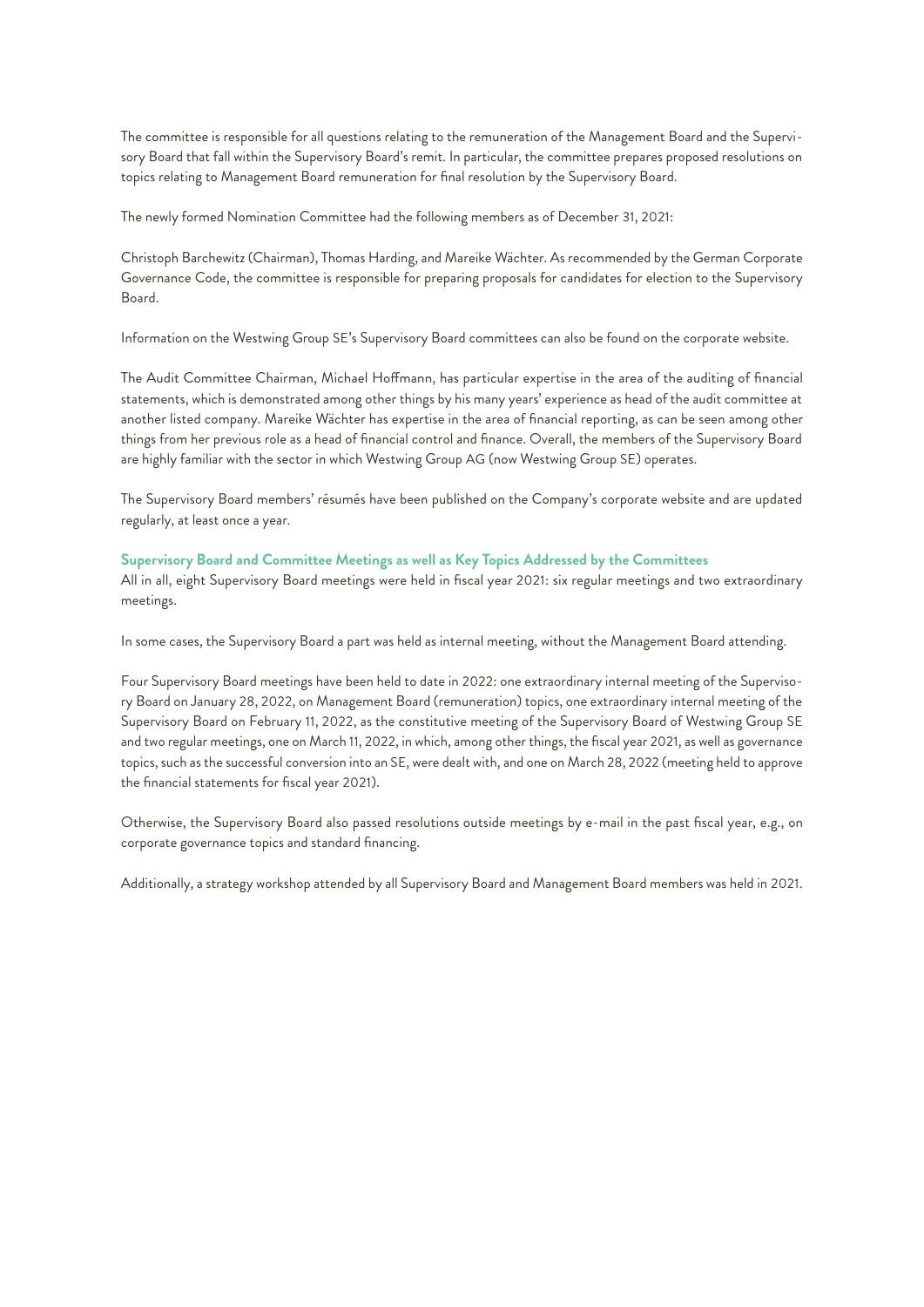The main topics addressed by the **Audit Committee** are, as recommended by the German Corporate Governance Code, the examination of the Company's financial reporting (including its sustainability reporting), the oversight of the financial reporting process, the effectiveness of the internal control system, the risk management system, the internal audit system, the audit of the financial statements, and compliance (including information security and data protection, among other things). The tasks to be performed by the Audit Committee are set out in the Rules of Procedure for the Supervisory Board, which are publicly available on the corporate website.

The Audit Committee Chairman discussed audit-related topics with the auditors, including outside of Supervisory Board and Audit Committee meetings, and also without the involvement of the Management Board.

The Audit Committee held a total of four meetings in fiscal year 2021. Among other things, these addressed the financial results, internal audit issues, risk management and compliance, cyber security and topics relating to the audit work performed (including an assessment of the latter). In addition, the committee prepared the Supervisory Board meeting held to approve the financial statements and the relevant proposals for Supervisory Board resolutions.

Two Audit Committee meetings have been held so far in 2022, on March 9 and on March 28, 2022. In this context inter alia the financials for financial year 2021 as well as respective (group) financial statement audit in preparation of the Supervisory Board meeting held to approve the financial statements, non-financial reporting, audit plan 2022, governance, risk management and – analysis as well as compliance (GRC) and internal audit was dealt with.

The Audit Committee Chairman was also in close contact with the auditors, the internal Finance department, external consultants, and the Management Board outside of the committee meetings. The Audit Committee Chairman reported on the work of the Audit Committee, and in particular on key results and topics discussed, at the Supervisory Board meetings following the relevant committee meetings.

The **Remuneration Committee** established at the end of December 2021 has met four times to date in 2022: on January 12 (constitutive meeting), January 19, January 28 and 16 March, 2022. Topics dealt with were board remuneration, especially the Management board remuneration in accordance with the new remuneration system pursuant to the ARUG II and its implementation in new service contracts of the Management Board, a new employee participation program as well as the remuneration report pursuant to sec. 162 of The German Corporation Act. The Remuneration Committee made recommendations for subsequent adoption by the full Supervisory Board.

In addition, the members of the Remuneration Committee took part in an informal exchange on the topic of Management Board remuneration on January 25, 2022.

The Remuneration Committee Chairwoman was also in close contact with the other members of the Supervisory Board, and in particular with the Supervisory Board Chairman, plus the Supervisory Board Office, lawyers, and independent external remuneration consultants. The Remuneration Committee Chairwoman reported on the work of the Remuneration Committee, and in particular on key results and topics discussed, at the Supervisory Board meetings following the relevant committee meetings.

The **Nomination Committee** established in December 2021 met once in 2022 for its constitutive meeting on March 7, 2022, in which the general composition and succession planning of the Supervisory Board was dealt with.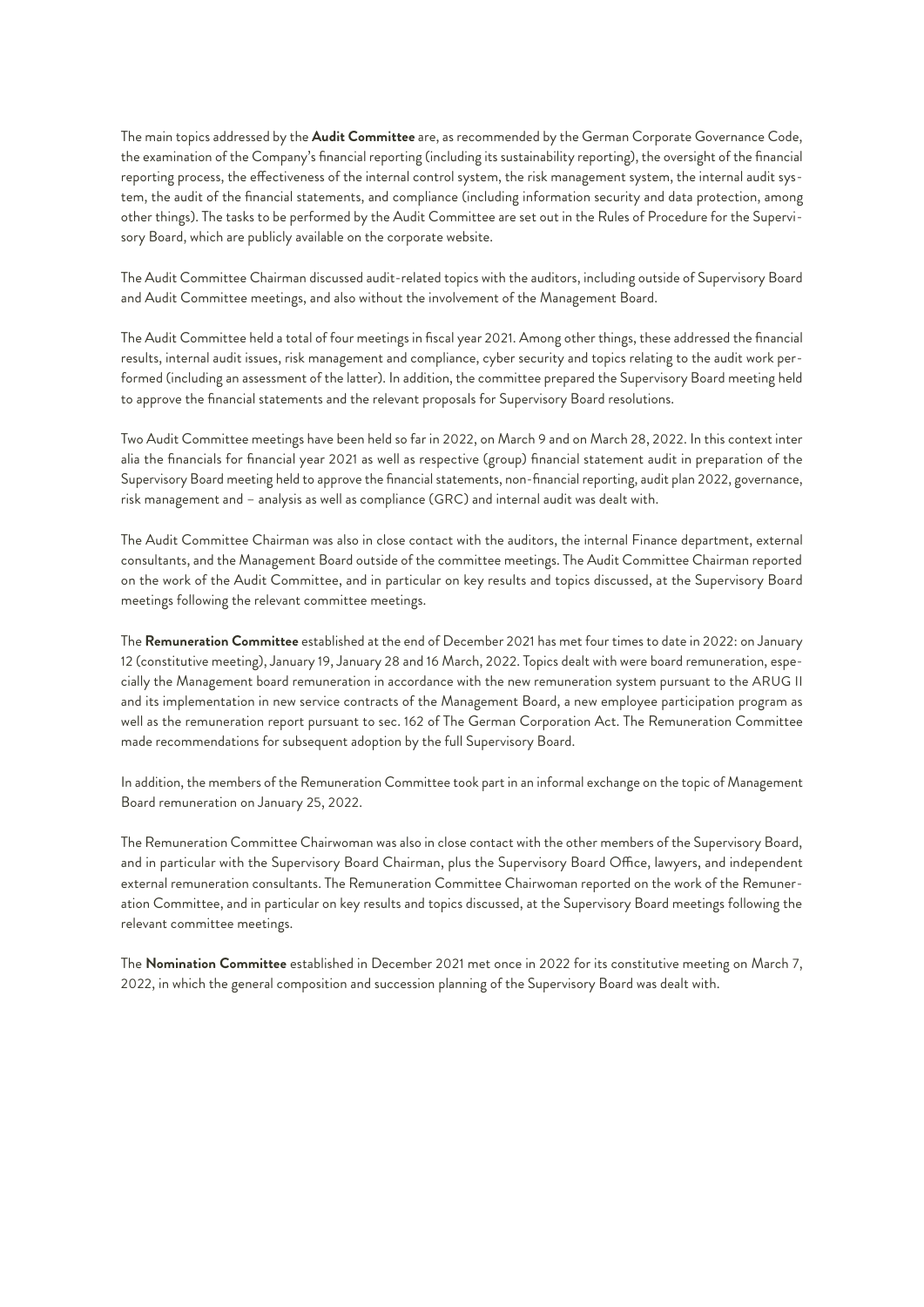## **Individualized Disclosures on Attendance at Meetings**

The following table provides an individualized breakdown of Supervisory Board members' attendance at Supervisory Board and Audit Committee meetings:

| Number of meetings/Attendance in %                                                          | Supervisory Board meeting |     | Audit Committee Meeting**           |      |
|---------------------------------------------------------------------------------------------|---------------------------|-----|-------------------------------------|------|
|                                                                                             | Number                    | ℅   | Number                              | $\%$ |
| Christoph Barchewitz (Chairman)<br>Member of the Audit Committee until August<br>18, 2021   | 8/8                       | 100 | 3/3                                 | 100  |
| Dr. Antonella Mei-Pochtler<br>(Deputy Chairwoman)                                           | 8/8                       | 100 | Not a member of the Audit Committee |      |
| Michael Hoffmann<br>(Chairman of the Audit Committee)                                       | $7.5*/8$                  | 94  | 4/4                                 | 100  |
| Mareike Wächter<br>Member of the Supervisory Board/Audit<br>Committee since August 18, 2021 | 3/3                       | 100 | 1/1                                 | 100  |
| Thomas Harding<br>Member of the Audit Committee                                             | 8/8                       | 100 | 3.5/4                               | 88   |
| <b>TOTAL</b>                                                                                |                           | 99  |                                     | 97   |

In one case, the member attended one part of a meeting but was excused for good cause for the other part; the member took part in all resolutions passed in the meeting.

\*\* No meetings of the committees that were established in December 2021 (Nomination Committee and Remuneration Committee) were held in 2021.

Total number of meetings (Supervisory

|                                                                                          | Board and Audit Committee**) |      |
|------------------------------------------------------------------------------------------|------------------------------|------|
| Number of meetings/Attendance in %                                                       | Number                       | $\%$ |
| Christoph Barchewitz<br>(Chairman) Member of the Audit Committee until August 18, 2021   | 11/11                        | 100  |
| Dr. Antonella Mei-Pochtler<br>(Deputy Chairwoman)                                        | 8/8                          | 100  |
| Michael Hoffmann<br>(Chairman of the Audit Committee)                                    | $11.5*/12$                   | 96   |
| Mareike Wächter<br>Member of the Supervisory Board/Audit Committee since August 18, 2021 | 4/4                          | 100  |
| Thomas Harding<br>Member of the Audit Committee                                          | $11.5*/12$                   | 96   |
| <b>TOTAL</b>                                                                             |                              | 98   |

\* In one case, the member attended one part of a meeting but was excused for good cause for the other part; the member took part in all resolutions passed in the meeting.

\*\* No meetings of the committees that were established in December 2021 (Nomination Committee and Remuneration Committee) were held in 2021.

## **Audit of the Annual and Consolidated Financial Statements of Westwing Group AG (now: Westwing Group AG)/the Westwing Group**

The 2021 Annual General Meeting elected PricewaterhouseCoopers GmbH Wirtschaftsprüfungsgesellschaft (Auditing company), Frankfurt am Main, Munich office, as the Company's new auditors and Group auditors for fiscal year 2021.

PricewaterhouseCoopers GmbH Wirtschaftsprüfungsgesellschaft audited the combined Management Report as of December 31, 2021, for Westwing Group AG (now: Westwing Group SE) and the Westwing Group and issued it with an unqualified audit opinion.